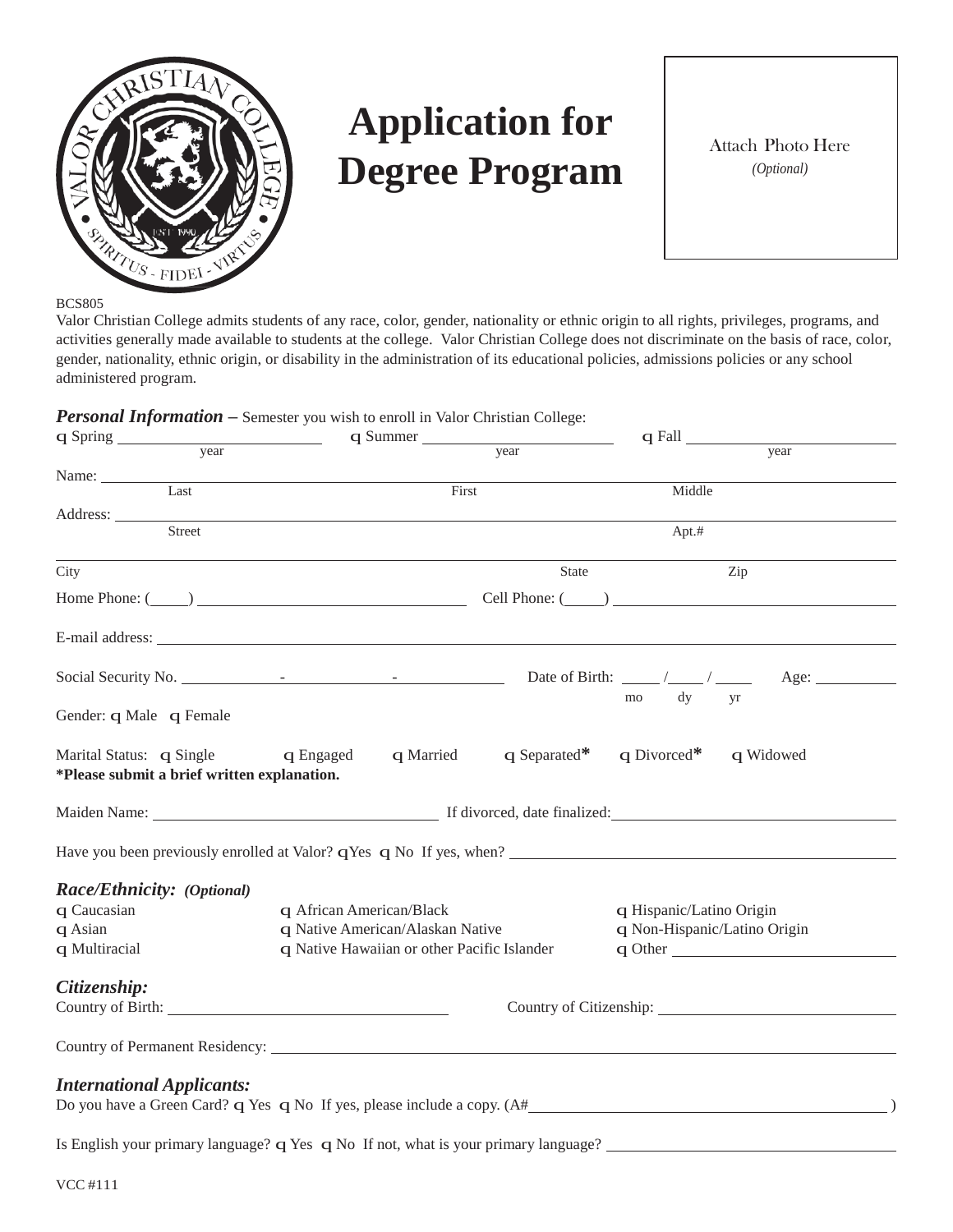#### *Personal Reference*

Please give contact information of a close, Christian friend (other than a family member) who has known you and your lifestyle for a minimum of one year. We may contact this person.

| Email                                                                                                                                                                                                                         |                                      |               |                                  |            |                        | Address:                    |
|-------------------------------------------------------------------------------------------------------------------------------------------------------------------------------------------------------------------------------|--------------------------------------|---------------|----------------------------------|------------|------------------------|-----------------------------|
|                                                                                                                                                                                                                               |                                      |               |                                  |            |                        |                             |
| <b>Enrollment Information</b>                                                                                                                                                                                                 |                                      |               |                                  |            |                        |                             |
| <b>q Adult Degree Completion</b>                                                                                                                                                                                              | q On Campus<br>q Online              |               |                                  |            |                        |                             |
| Currently, I plan to enroll in the following Program (check only one, please):                                                                                                                                                |                                      |               |                                  |            |                        |                             |
| q Pastoral and Church Leadership<br>q Interdisciplinary Studies                                                                                                                                                               | q Youth Ministry<br>q Media Ministry |               | q Music Ministries<br>q Missions |            |                        | q Evangelism<br>q Undecided |
| Do you plan to enter full-time ministry? q Yes q No                                                                                                                                                                           |                                      |               |                                  |            |                        |                             |
| Family                                                                                                                                                                                                                        |                                      |               |                                  |            |                        |                             |
|                                                                                                                                                                                                                               |                                      |               |                                  |            |                        |                             |
| Will your family relocate to Columbus, Ohio with you? $q$ Yes $q$ No If no, why?                                                                                                                                              |                                      |               |                                  |            |                        |                             |
|                                                                                                                                                                                                                               |                                      |               |                                  |            |                        |                             |
| Children/Dependents:<br>Name                                                                                                                                                                                                  |                                      |               | Gender                           |            |                        |                             |
| the control of the control of the control of the control of the control of the control of the control of the control of the control of the control of the control of the control of the control of the control of the control |                                      | Age           | $\mathbf{q}$ M                   | qF         | Living With You?       | q Yes q No                  |
|                                                                                                                                                                                                                               |                                      |               |                                  | $qM \t qF$ |                        | q Yes q No                  |
|                                                                                                                                                                                                                               |                                      |               | qM                               | qF         |                        | q Yes q No                  |
| Would you like information about Harvest Preparatory School (Pre-K thru 12th grade)? q Yes q No                                                                                                                               |                                      |               |                                  |            |                        |                             |
| <b>Education/Academic Information</b><br>High                                                                                                                                                                                 | School                               |               |                                  |            |                        | Attending/Attended:         |
| City/State:                                                                                                                                                                                                                   |                                      |               |                                  |            |                        | Year of graduation:         |
| Please list ALL colleges and universities attended.                                                                                                                                                                           |                                      |               |                                  |            |                        |                             |
|                                                                                                                                                                                                                               |                                      |               |                                  |            |                        |                             |
| Name of College                                                                                                                                                                                                               | Date Entered                         | Date Withdrew |                                  |            | Course of Study/Degree |                             |
|                                                                                                                                                                                                                               |                                      |               |                                  |            |                        |                             |
|                                                                                                                                                                                                                               |                                      |               |                                  |            |                        |                             |
| Note: ALL applicants must have an official copy of ALL of their transcripts sent to the Admissions Office at Valor.                                                                                                           |                                      |               |                                  |            |                        |                             |
| Have you been dismissed from or placed on probation at any of the schools listed above?                                                                                                                                       |                                      |               |                                  |            |                        |                             |

q Yes q No If yes, please explain:

\*If more space is needed for answers, please provide additional information on an attached sheet.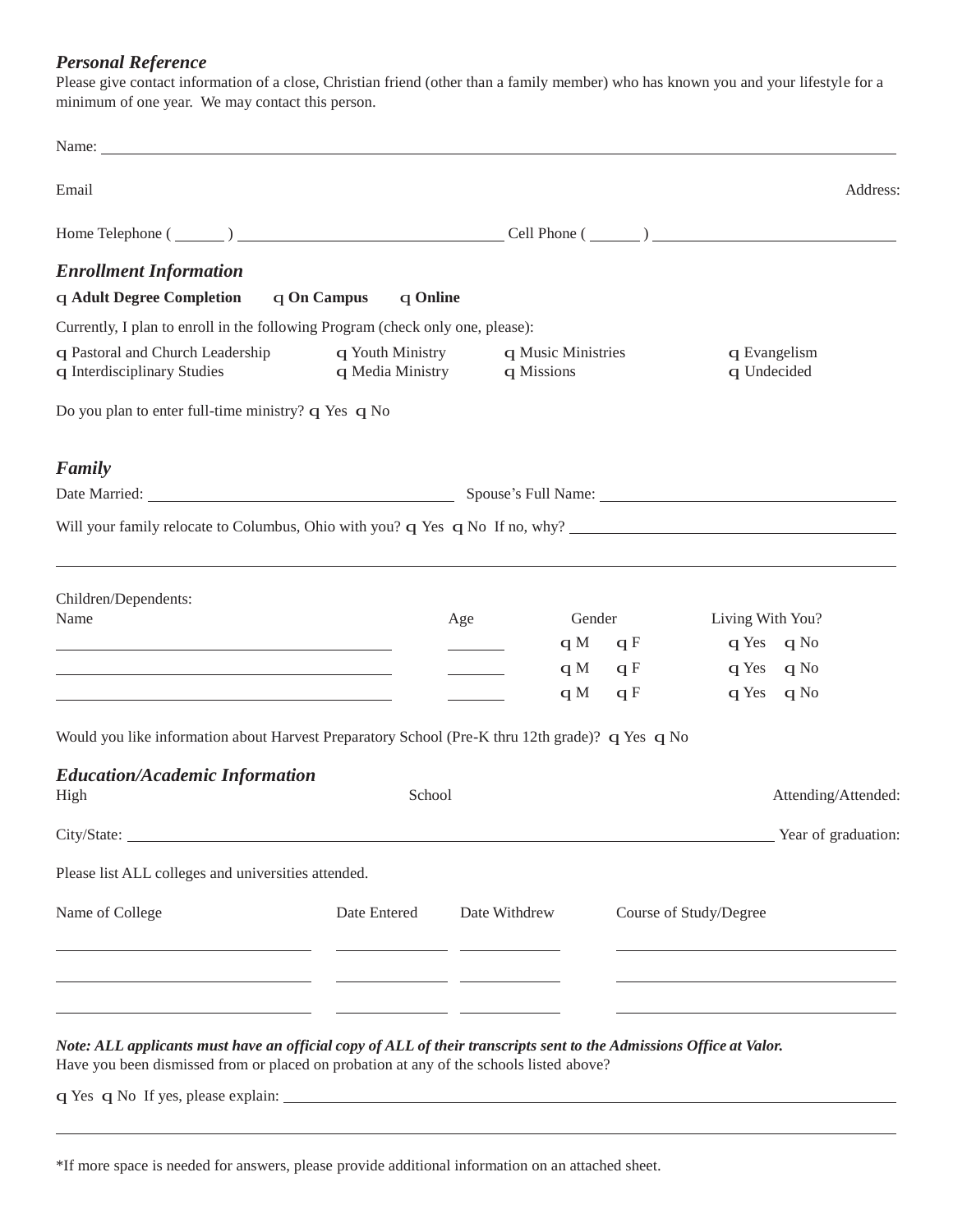#### *Finances/Housing*

All singles with no dependents are required to live in the residence halls at Valor. If you are not required to live on campus, please comment on your housing plans.

|                                                                     | How do you plan to pay for your education at Valor? (Optional)                                            |          |                                                                                                                                                                                                                                                                                |
|---------------------------------------------------------------------|-----------------------------------------------------------------------------------------------------------|----------|--------------------------------------------------------------------------------------------------------------------------------------------------------------------------------------------------------------------------------------------------------------------------------|
| p Savings<br>p Personal Employment                                  | p Parents/Relative<br>p Veteran's Benefits*                                                               | p Church | p Loans<br>$p$ Other                                                                                                                                                                                                                                                           |
|                                                                     |                                                                                                           |          | *If you are eligible for Veteran's Educational Benefits, please indicate Chapter you are under:                                                                                                                                                                                |
|                                                                     |                                                                                                           |          | Please comment on your plans to fulfill your financial commitment to Valor for the next two years. (Please note: Valor does qualify for<br>federal financial aid and loan programs at this time. Valor does offer limited scholarships, however; money from outside sources is |
| <b>Christian Service</b>                                            | Please check services/activities in which you are currently involved in your church:                      |          |                                                                                                                                                                                                                                                                                |
| p Church Volunteer                                                  | p Music Program                                                                                           |          | p Mission Trips                                                                                                                                                                                                                                                                |
| p Prayer Group                                                      | p Church Leadership                                                                                       |          | p Sunday School Teacher                                                                                                                                                                                                                                                        |
| p Youth Group                                                       | p Community Service                                                                                       |          | p Drama/Performances                                                                                                                                                                                                                                                           |
| p Student Council                                                   | $p$ Other                                                                                                 |          |                                                                                                                                                                                                                                                                                |
| Are you an ordained or licensed minister? $p$ Yes $p$ No            |                                                                                                           |          | <i>If yes, credentials issued by:</i>                                                                                                                                                                                                                                          |
| <b>Spiritual Health</b>                                             |                                                                                                           |          |                                                                                                                                                                                                                                                                                |
| When were you born again? $\frac{1}{\text{mo}} \frac{1}{\text{dy}}$ |                                                                                                           |          |                                                                                                                                                                                                                                                                                |
|                                                                     | Have you received the baptism of the Holy Spirit (Acts 2:4)?                                              |          | p Yes p No If yes, when? $\frac{1}{\text{mo}} \frac{1}{\text{dy}}$                                                                                                                                                                                                             |
|                                                                     | Have you lived a consistent Christian life since conversion? $p$ Yes $p$ No <i>If no, please explain:</i> |          |                                                                                                                                                                                                                                                                                |
|                                                                     | Church currently attending:                                                                               |          | Senior Pastor's Name:                                                                                                                                                                                                                                                          |
|                                                                     | Church Denomination:                                                                                      |          | Church Address:                                                                                                                                                                                                                                                                |
|                                                                     |                                                                                                           |          | <b>Street</b>                                                                                                                                                                                                                                                                  |
| City                                                                | <b>State</b>                                                                                              | Zip      | Country                                                                                                                                                                                                                                                                        |
|                                                                     | Telephone (Compared a member?) Are you a member?                                                          |          | p Yes p No If yes, how long?                                                                                                                                                                                                                                                   |
| Referral<br>How did you hear about Valor Christian College?         |                                                                                                           |          |                                                                                                                                                                                                                                                                                |
| p TV                                                                | p Yellow Pages                                                                                            |          |                                                                                                                                                                                                                                                                                |
| p Radio                                                             | p Person Who?                                                                                             |          |                                                                                                                                                                                                                                                                                |
| p Printed Ad                                                        | p Special Event                                                                                           |          |                                                                                                                                                                                                                                                                                |
| p Web site                                                          |                                                                                                           |          |                                                                                                                                                                                                                                                                                |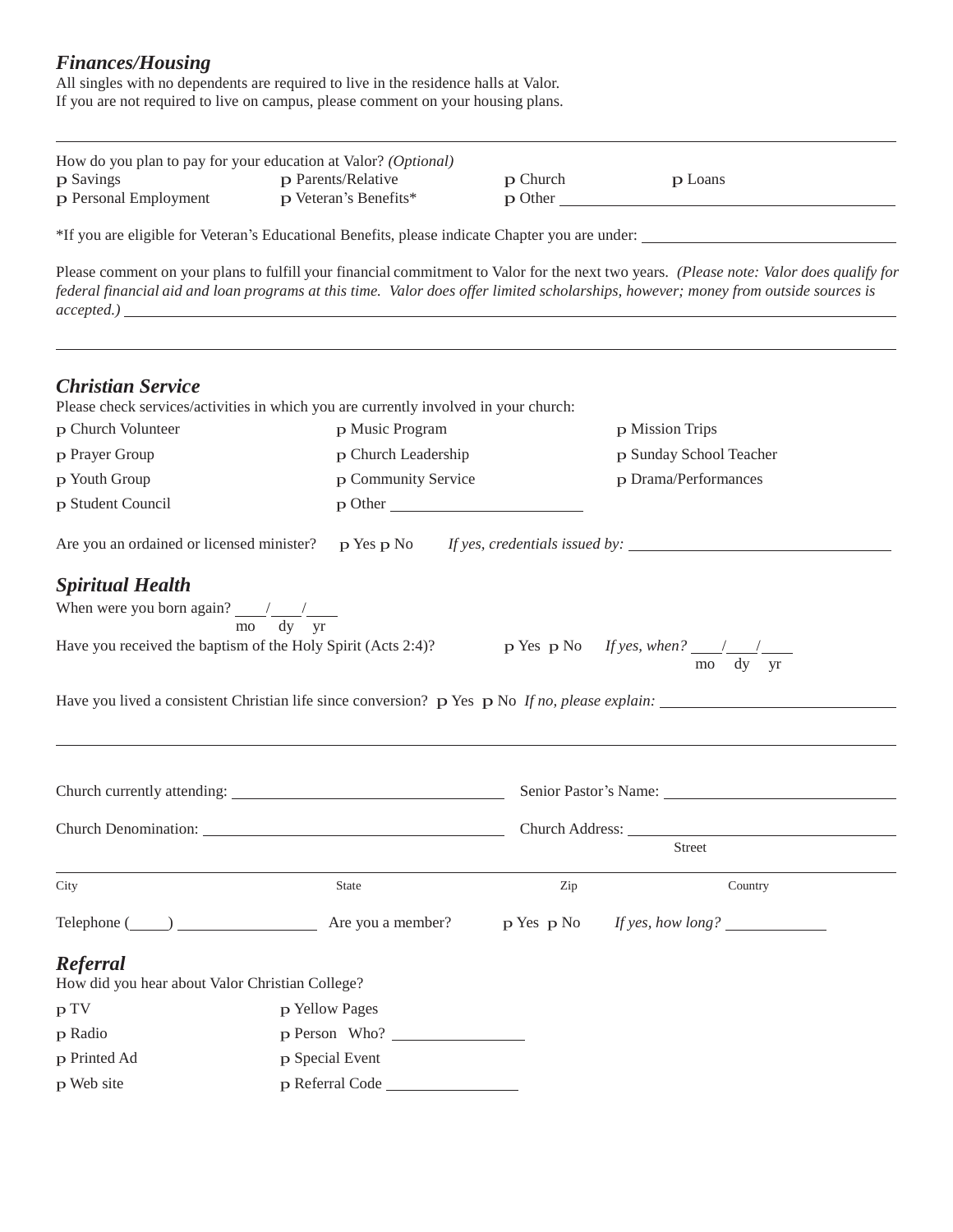| Please indicate if you have been involved in any of the following activities in the <b>past two years (only)</b> (from mo/yr to mo/yr).<br>If none, write "NA": |                 |                                                                                                                                                                                                                                |                                                                                                                                               |
|-----------------------------------------------------------------------------------------------------------------------------------------------------------------|-----------------|--------------------------------------------------------------------------------------------------------------------------------------------------------------------------------------------------------------------------------|-----------------------------------------------------------------------------------------------------------------------------------------------|
| q Smoking/Tobacco use                                                                                                                                           | from $/$ to $/$ | q Drinking Alcohol                                                                                                                                                                                                             | from $/$ to $/$                                                                                                                               |
| q Pornography                                                                                                                                                   | from $/$ to $/$ | q Illegal Drug Use                                                                                                                                                                                                             | from $/$ to $/$                                                                                                                               |
| q Homosexuality/Lesbianism                                                                                                                                      | from $/$ to $/$ | q Fornication/Adultery                                                                                                                                                                                                         | from $/$ to $/$                                                                                                                               |
| q Child Abuse                                                                                                                                                   | from $/$ to $/$ | q Other Immoral Acts                                                                                                                                                                                                           | from $/$ to $/$                                                                                                                               |
| q Cult/Occult Involvement                                                                                                                                       | from $/$ to $/$ |                                                                                                                                                                                                                                |                                                                                                                                               |
| Have you ever been arrested?                                                                                                                                    | q Yes q No      |                                                                                                                                                                                                                                |                                                                                                                                               |
| Date of arrest: 1 1 Vere you convicted? q Yes q No                                                                                                              |                 |                                                                                                                                                                                                                                |                                                                                                                                               |
| Have you ever sought psychiatric/professional counsel for a mental or emotional condition*?                                                                     |                 |                                                                                                                                                                                                                                | q Yes q No                                                                                                                                    |
| If yes, list dates and explain:                                                                                                                                 |                 |                                                                                                                                                                                                                                |                                                                                                                                               |
|                                                                                                                                                                 |                 |                                                                                                                                                                                                                                |                                                                                                                                               |
|                                                                                                                                                                 |                 |                                                                                                                                                                                                                                | Please list any health issues, which require special attention or might limit your participation in any aspect of college life <sup>*</sup> : |
|                                                                                                                                                                 |                 |                                                                                                                                                                                                                                |                                                                                                                                               |
|                                                                                                                                                                 |                 |                                                                                                                                                                                                                                |                                                                                                                                               |
| *You must provide a response to these questions.                                                                                                                |                 |                                                                                                                                                                                                                                |                                                                                                                                               |
| <b>Emergency Contact</b><br>Please give information of a close relative (not a spouse) or a friend to contact in case of an emergency:                          |                 |                                                                                                                                                                                                                                |                                                                                                                                               |
|                                                                                                                                                                 |                 | Relationship: Network of the state of the state of the state of the state of the state of the state of the state of the state of the state of the state of the state of the state of the state of the state of the state of th |                                                                                                                                               |
|                                                                                                                                                                 |                 |                                                                                                                                                                                                                                |                                                                                                                                               |
| <b>Street</b>                                                                                                                                                   | City            | State                                                                                                                                                                                                                          | Zip                                                                                                                                           |
| Home Telephone ( )                                                                                                                                              |                 | Cell Phone ( )                                                                                                                                                                                                                 |                                                                                                                                               |
| Annlication Agreement                                                                                                                                           |                 |                                                                                                                                                                                                                                |                                                                                                                                               |

#### *Application Agreement*

I understand that all items obtained by Valor Christian College in the application process become the permanent property of Valor and will not be returned. I understand the information contained on the personal, pastoral and spousal recommendations is confidential. I waive my right to review this confidential material. I hereby state all the information I have provided in this application is true and correct. I understand that Valor reserves the right to revoke admission on the basis of misrepresentations or omissions in the application. Submission of this application in no way guarantees or implies acceptance and/or enrollment as a student to Valor. If Valor is notified at any time that any information is false or misleading, it will be grounds for my immediate dismissal from Valor.

I agree that the Admissions Committee at Valor is under no obligation to disclose the basis for my acceptance or denial.

I hereby grant authorization to Valor and any related physician to render and/or give emergency medical aid, care or treatment they deem necessary.

Signature: Date: Determine Contract Contract Contract Contract Contract Contract Contract Contract Contract Contract Contract Contract Contract Contract Contract Contract Contract Contract Contract Contract Contract Contra

**Valor Christian College Office of Admissions P.O. Box 800 Columbus, OH 43216-0800 (614) 837-4088** l**(888) 78Valor** l**Fax (614) 837-6904**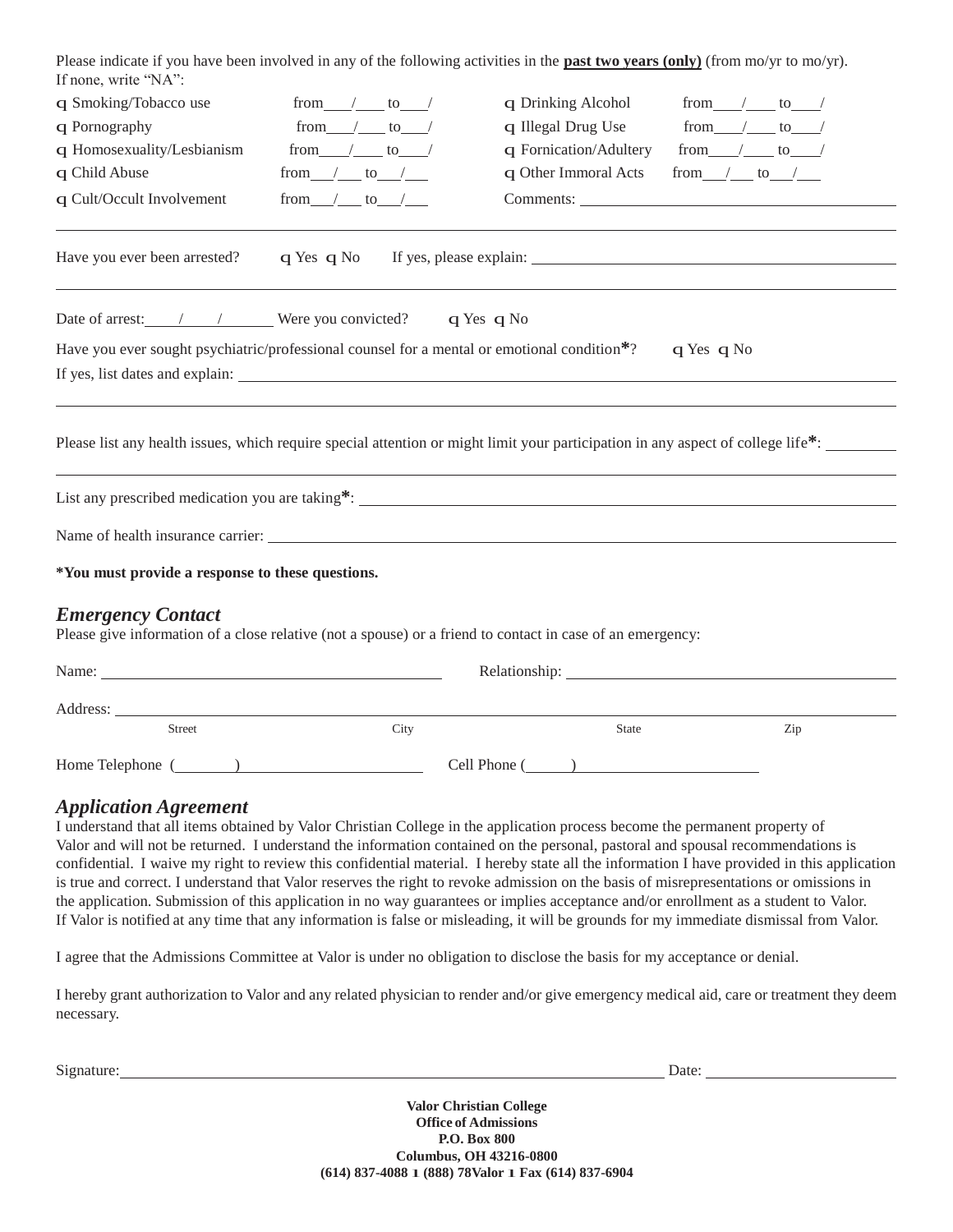

# **Application Checklist**

Before you mail your completed application, take a few moments to check and make sure that the following items have been included or requested to be sent to Valor Christian College.

#### q **Application for Admission**

All questions on the application must be answered. If a question does not apply to you, write "NA" (Not Applicable) in the blank. Please print or type your responses. Application MUST be signed and dated.

#### q **Social Security Number**

Valor is required to obtain social security numbers on all prospective students (except international applicants).

#### q **\$50 Application Fee (\$75 for International Applicants)**

The application process begins with your completed application AND the accompanying non-refundable application fee. Make your money order or cashier's check payable to Valor Christian College. DO NOT send cash or check. Visa, MasterCard, or Discover are also accepted.

#### q **Current Photograph (Optional)**

A recent passport sized photograph can be attached to the application.

#### q **Autobiographical Sketch**

Your personal testimony should be typed on a separate page consisting of approximately 300-500 words. Use one-inch margins size 12-point font and double spacing. Grammar, cohesion, and paragraph development will be examined carefully by the Admissions Committee. In the testimony you will need to indicate your Christian experience, commitment to God, description of your life, why you want to attend Valor and anything you consider important that must come to the attention of the committee.

#### q **Pastoral Recommendation**

The form must be completed by the current pastor of your home church and mailed directly to Valor. An elder or youth pastor can complete the form if you attend a church with a large congregation. If the pastor is an immediate family member, an associate pastor or elder should complete the form. Valor Admissions Committee looks for a minimum of a one-year history of service in a local church. Make sure to fill out the top portion of the form, including signature.

#### q **Official\* High School Transcript or a GED**

All applicants must have completed high school or GED equivalency. Applicants who have not completed high school or a GED are not eligible for enrollment. Please have an official\* copy of your high school transcript or GED certificate and scores sent directly to the Valor Admissions Office. Home-schooled students must submit a transcript that includes grades received, courses completed, and date of graduation (or date of intended graduation).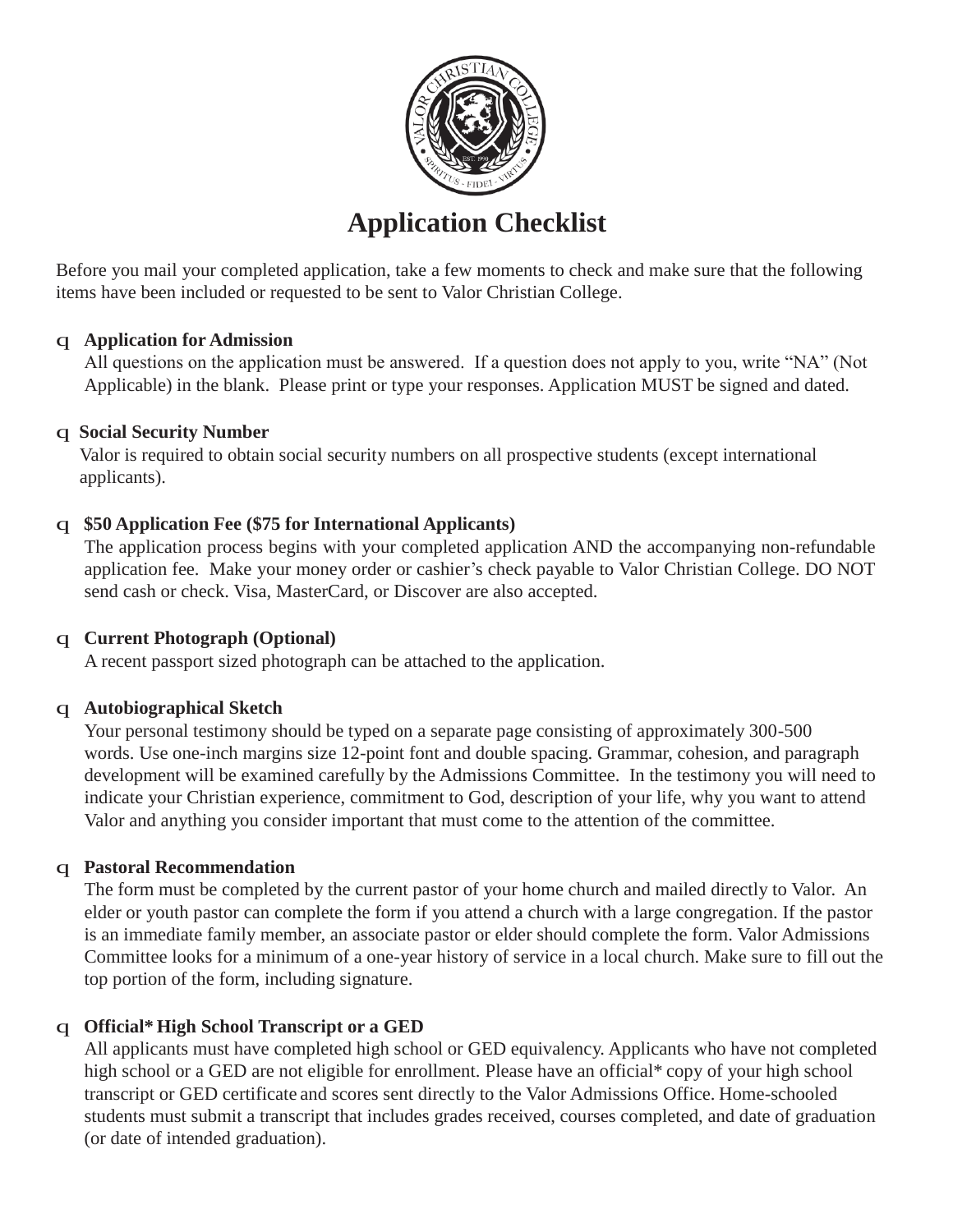#### q **Official College Transcript(s)**

An **official**\* transcript from each institution attended must be sent directly to the Admissions Office. Your application will not be processed without official college transcript(s).

*\*Official transcripts are those issued by the institution and sent directly to Valor*.

#### q **Medical Form**

All accepted applicants are required to submit a Medical Form. The form must be mailed upon the notification of acceptance. It must be completed by a family doctor or physician, and it **must** include an updated immunization record. You will not be able to register or enroll at Valor without submitting a Medical Form.

#### q **International Applicants**

International Applicants will need to contact the International Admissions Office for additional information.

The Admissions Office will submit your file to the Admissions Committee for review when **ALL** requirements are met and your file is complete. The Admissions Committee will render a decision based on the guidelines and policies set forth by the Administration, as well as their experience in ministry and spiritual discernment. All applicants will receive written notification by mail as to their acceptance or denial.

#### **What to expect upon acceptance**

Upon acceptance to Valor you will receive a welcome packet shortly after you receive your acceptance letter. This packet will cover the following information:

- 1 Relocation/Housing Information
- 1 Finance Requirements
- 1 Registration Information
- 1 Dress Code

Should you have any additional questions as you are completing the application, please feel free to contact our Admissions Office at 888-78Valor (8-2567) or (614) 837-4088. Our fax number is (614) 837-6904. You can also reach us via email at [info@valorcollege.com](mailto:info@valorcollege.com)

All forms must be mailed to:

**Valor Christian College Admissions Office P.O. Box 800 Columbus, OH 43216-0800**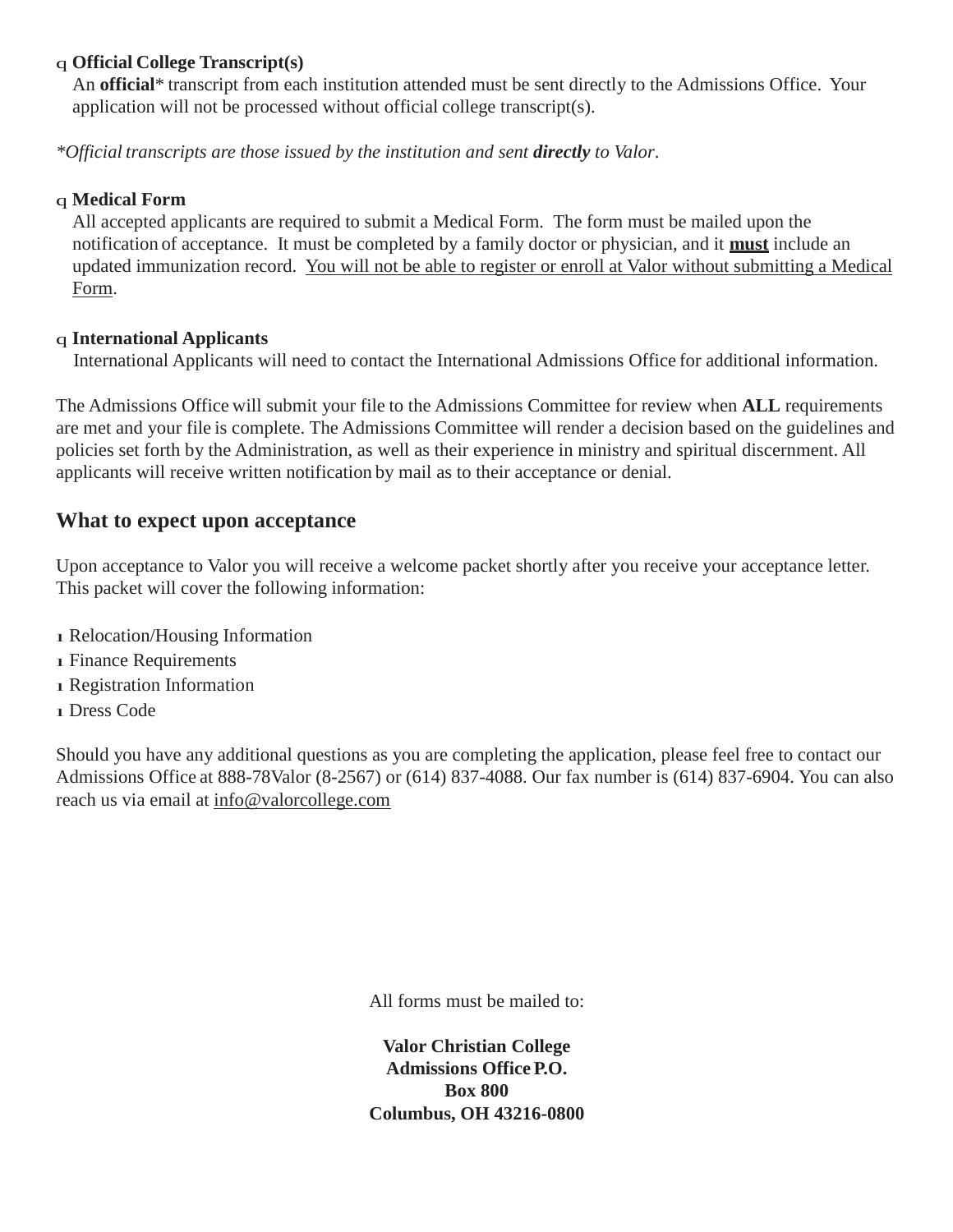

### Pastor: Send this completed form directly to Valor. Do not return it to the applicant.

#### **TO THE APPLICANT:**

This recommendation form should be completed by your Pastor and mailed directly by him/her to the Valor Admissions Office. If an immediate family member is the pastor of your home church, then an elder, deacon or other church officer must act as the pastoral reference for you. Please sign the following waiver prior to giving this form to your Pastor or church leader.

I hereby waive my right to review this confidential recommendation, which becomes a permanent part of my admissions file.

| Please Print Your Name: | Signature: |
|-------------------------|------------|
| Address:                | Phone:     |

#### **TO THE PASTOR:**

The above-named applicant is applying for admission to Valor Christian College. Serious consideration will be given to your comments, therefore, your cooperation in completing this form as candidly and prayerfully as possible will be greatly appreciated. Please be sure to answer every question. Please write N/A where necessary. All information provided on this form will be held in the strictest confidence.

| Name:                                                                                                                                                                                                                          |               |        |                                                                                                                                                                                                                                                                                                                                                                                      |  |              |
|--------------------------------------------------------------------------------------------------------------------------------------------------------------------------------------------------------------------------------|---------------|--------|--------------------------------------------------------------------------------------------------------------------------------------------------------------------------------------------------------------------------------------------------------------------------------------------------------------------------------------------------------------------------------------|--|--------------|
|                                                                                                                                                                                                                                | Office        | Phone: | $\overline{a}$ $\overline{a}$ $\overline{a}$ $\overline{a}$ $\overline{a}$ $\overline{a}$ $\overline{a}$ $\overline{a}$ $\overline{a}$ $\overline{a}$ $\overline{a}$ $\overline{a}$ $\overline{a}$ $\overline{a}$ $\overline{a}$ $\overline{a}$ $\overline{a}$ $\overline{a}$ $\overline{a}$ $\overline{a}$ $\overline{a}$ $\overline{a}$ $\overline{a}$ $\overline{a}$ $\overline{$ |  |              |
|                                                                                                                                                                                                                                | Home          | Phone: |                                                                                                                                                                                                                                                                                                                                                                                      |  |              |
| Church                                                                                                                                                                                                                         | Name: Average |        | Church                                                                                                                                                                                                                                                                                                                                                                               |  | Attendance:  |
| Address:                                                                                                                                                                                                                       | Church        |        | Denominational                                                                                                                                                                                                                                                                                                                                                                       |  | Affiliation: |
|                                                                                                                                                                                                                                |               |        | Are you related to the applicant? $p$ Yes $p$ No                                                                                                                                                                                                                                                                                                                                     |  |              |
| E-mail: The contract of the contract of the contract of the contract of the contract of the contract of the contract of the contract of the contract of the contract of the contract of the contract of the contract of the co |               |        | If yes, how are you related?                                                                                                                                                                                                                                                                                                                                                         |  |              |
|                                                                                                                                                                                                                                |               |        |                                                                                                                                                                                                                                                                                                                                                                                      |  |              |

| How long have you known the applicant?<br>How well do you know him/her? (check one)                                                                                                                                                            | What type of spiritual influence is applicant on peers?<br><b>p</b> Strengthening<br>p Negative                        |  |  |  |  |
|------------------------------------------------------------------------------------------------------------------------------------------------------------------------------------------------------------------------------------------------|------------------------------------------------------------------------------------------------------------------------|--|--|--|--|
| p Very close pastoral relationship                                                                                                                                                                                                             | p I do not know<br>p Neutral                                                                                           |  |  |  |  |
| p Fairly well with numerous personal contacts<br>p Casually with few personal contacts<br>p Only by name and sight                                                                                                                             | <b>Does the applicant smoke?</b> p Yes p No p Unsure<br><b>Does the applicant drink?</b> $p$ Yes $p$ No<br>p Unsure    |  |  |  |  |
| Has the applicant demonstrated a personal commitment to Jesus<br>Christ?<br>$p$ Yes $p$ No $p$ I am unsure                                                                                                                                     | Has the applicant lived a consistent moral life?<br>p Yes p No p Unsure If no or unsure, please comment                |  |  |  |  |
| To what extent does applicant engage in church activities?<br>$\bf{p}$ Attends regularly, enthusiastically & deeply involved<br>p Attends regularly, cooperative and willing to help<br>p Attends regularly, seldom participates in activities | Are there family conditions which might hinder the applicant's<br>college work or effectiveness in full time ministry? |  |  |  |  |
| p Attends regularly, with minimal participation<br>p Attends regularly, no participation<br>p Unknown                                                                                                                                          | Is there anything about the applicant's life, past or present, which<br>should be called to our attention?             |  |  |  |  |
| In what form of Christian service has the applicant been a<br>participant?                                                                                                                                                                     |                                                                                                                        |  |  |  |  |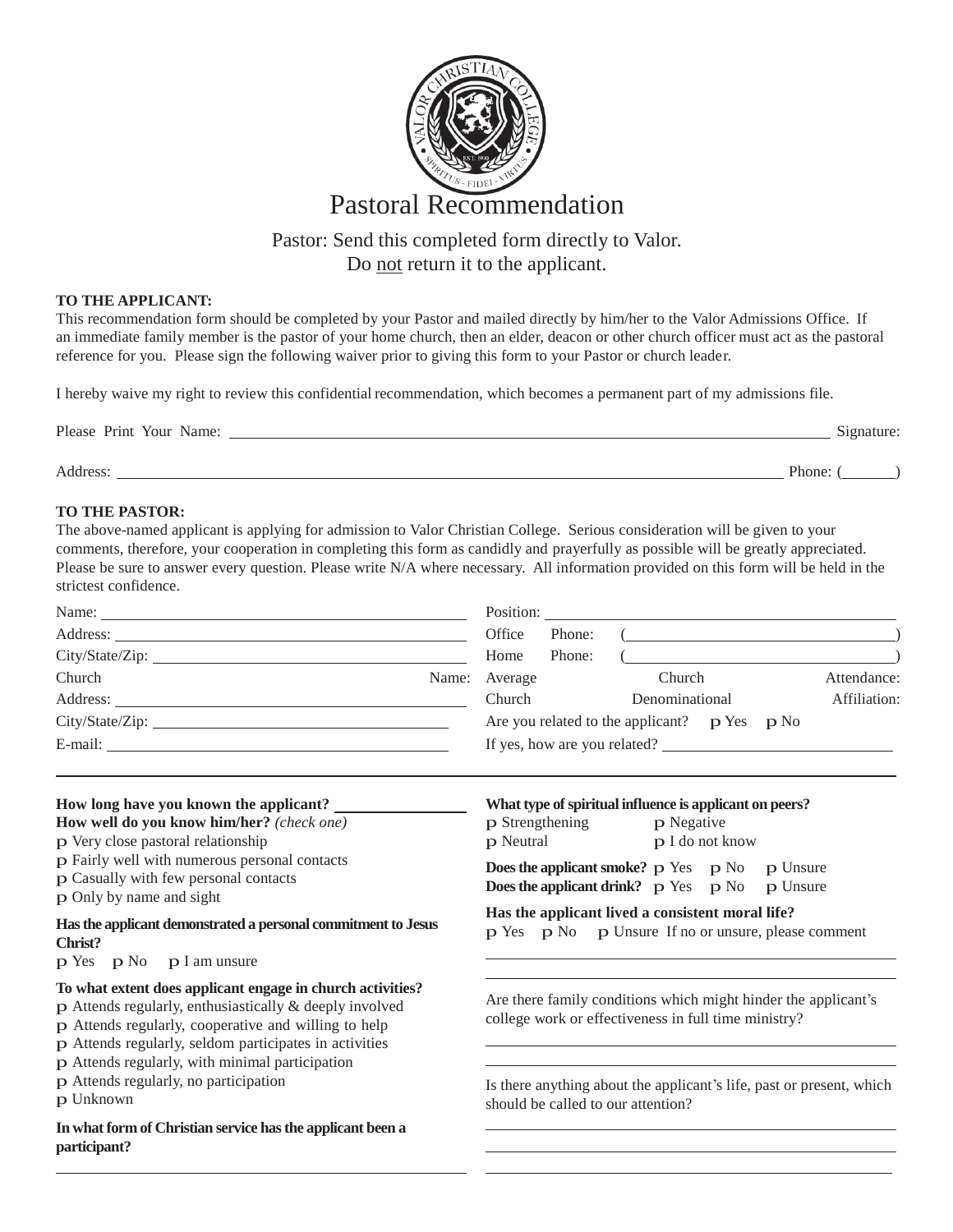#### **PLEASE RATE THE APPLICANT IN THE FOLLOWING AREAS:** *(If you are unsure, leave that line blank.)*

| Overall spiritual condition          | _ Deeply spiritual                 | _Above Average                                                                                   | $\_\$ Average                         | Carnal                               |
|--------------------------------------|------------------------------------|--------------------------------------------------------------------------------------------------|---------------------------------------|--------------------------------------|
| Knowledge of the Scriptures          | _Outstanding                       | _ Well versed                                                                                    | _Average                              | $\equiv$ Fair                        |
| Passion for souls                    | _Burdened                          | $\_\_$ Average                                                                                   | $\_\_$ Casual                         | $\overline{\phantom{a}}$ Indifferent |
| Spiritual growth                     | _Remarkable                        | _Progressive                                                                                     | $\equiv$ Slow                         | _ Stagnant                           |
| Response to authority                | _Very open                         | Respectful                                                                                       | $R$ esistant                          | $\Box$ Disrespectful                 |
| Seriousness of purpose               | _ Extremely focused                | $P$ urposeful                                                                                    | _Limited                              | _Vacillating                         |
| Initiative                           | _ Strongly motivated               | _Motivated                                                                                       | _Requires direction                   | _Passive                             |
| Academics                            | -Highly intelligent                | _Above average                                                                                   | _Average                              | $\equiv$ Slow                        |
| Reliability                          | $\sqrt{\frac{1}{2}}$ Conscientious | $\_\_$ Dependable                                                                                | $\overline{\phantom{a}}$ Inconsistent | $\_$ Unreliable                      |
| Emotional stability                  | _ Exceptionally mature             | _Very stable                                                                                     | _ Sometimes unstable                  | _Unstable                            |
| Adaptability                         | _Adjusts well                      | $\_\_$ Average                                                                                   | _ Ill at ease                         | _ Unable to cope                     |
| Work Ethic                           | _ Seeks added work                 | _Does assignment                                                                                 | _Needs motivation                     | _Poor habits                         |
| Reaction to difficulties             | _Victorious                        | $\_\_\$ Accepting                                                                                | $S$ truggles                          | Bitter                               |
| Overall attitude                     | _Very respectful                   | _Above average                                                                                   | _Passive                              | _Critical                            |
| Organizational ability               | _Very gifted                       | _Effective                                                                                       | _Average                              | _Not effective                       |
| Leadership                           | _ Excellent leader                 | $\equiv$ Gifted                                                                                  | _Limited                              | Not a leader                         |
| Personal appearance                  | $\equiv$ Very sharp                | $\_\$ {Good}                                                                                     | Neat and clean                        | $\equiv$ Untidy                      |
| Financial accountability             | _Beyond reproach                   | $\overline{\phantom{a}}$ Honest                                                                  | $\overline{\phantom{a}}$ Inconsistent | Not faithful                         |
| Morality                             | _Unquestionable                    | _ Above average                                                                                  | _Appears good                         | _Questionable                        |
| Health                               | Robust                             | _Good condition                                                                                  | _ Some problems                       | _Poor health                         |
| Perseverance                         | Very strong                        | $S$ trong                                                                                        | __ Sometimes waivers ___ Weak         |                                      |
| OVERALL EVALUATION OF THE APPLICANT: |                                    |                                                                                                  |                                       |                                      |
| $\equiv$ Excellent                   | _Above average                     | $\_\_$ Average                                                                                   | _Questionable                         |                                      |
| I RECOMMEND THIS APPLICANT TO Valor: |                                    |                                                                                                  |                                       |                                      |
|                                      |                                    | $\Box$ Without reservation $\Box$ With reservation $\Box$ I am unable to recommend at this time. |                                       |                                      |
| Comments:                            |                                    |                                                                                                  |                                       |                                      |
|                                      |                                    |                                                                                                  |                                       |                                      |
|                                      |                                    |                                                                                                  |                                       |                                      |
|                                      |                                    |                                                                                                  |                                       |                                      |
|                                      |                                    |                                                                                                  |                                       |                                      |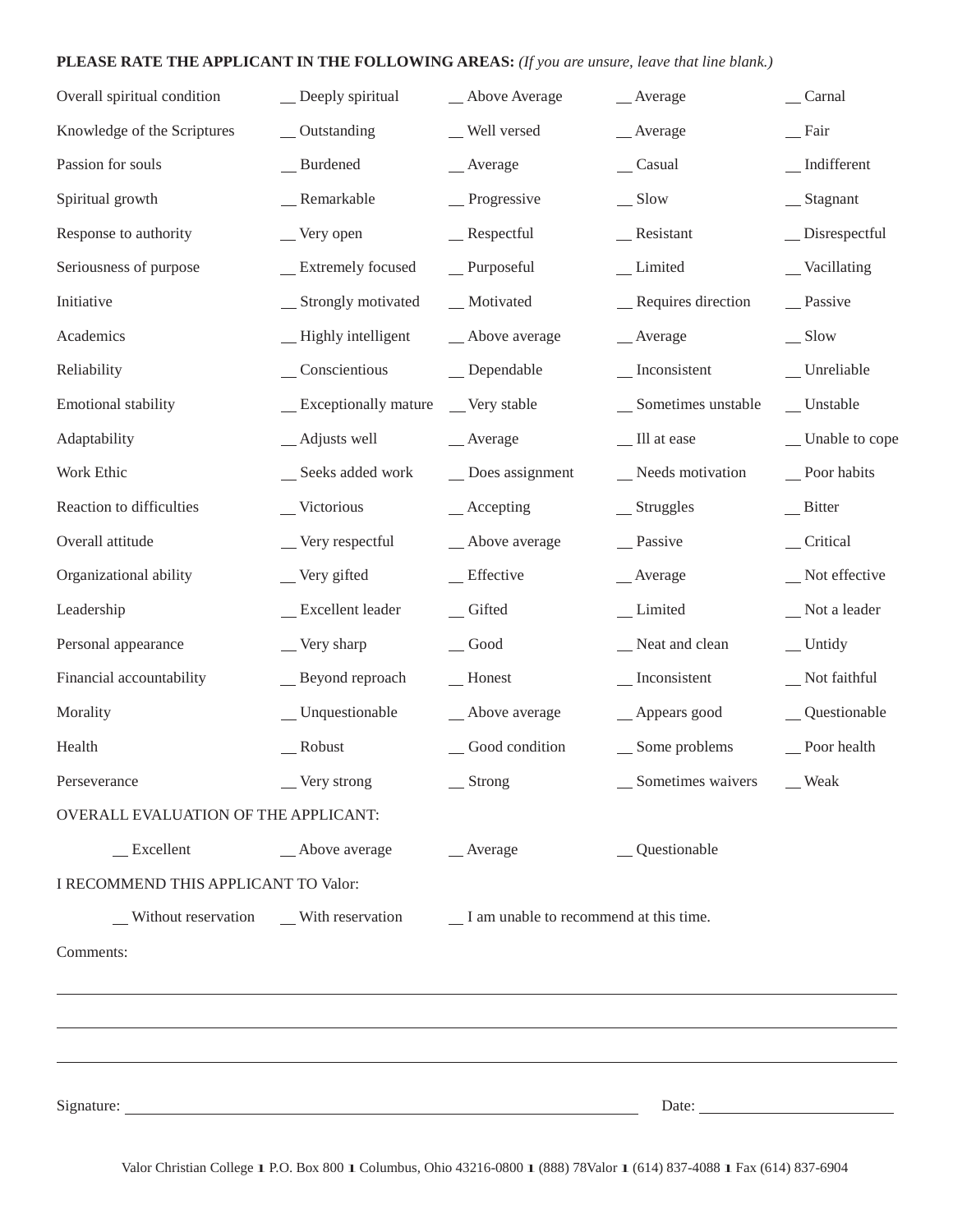

#### Please fill out the top two sections and present this form to a medical doctor.

A *COMPLETE* examination is required.

**PLEASE TYPE OR PRINT**

## General Information

| <b>CLASSIFICATION</b> (check one)<br>p New Freshman<br>p Transfer (Also request transcripts from other<br>colleges and universities attended)<br>p Re-Activation<br>Dates of Last Attendance<br>p Special Student (non-degree)<br><b>Health History</b> |                                        |                                           | p Fall 20<br>$p$ Spring 20<br>$p$ Summer 20<br>p Other                                                                                                                                                                                 |                              | <b>ENROLLMENT DATE</b> (check one)                                                                                                               |              |                                 | <b>ATTENDANCE</b> (check one)<br>$p$ Full-time (12+ hrs.)<br>p Part-time (up to 11.5 hrs.)<br><b>HOUSING</b> (check one)<br>p Residence Hall<br>p Commuter                                                                     |                                                                                                                                                                                                                                  |
|---------------------------------------------------------------------------------------------------------------------------------------------------------------------------------------------------------------------------------------------------------|----------------------------------------|-------------------------------------------|----------------------------------------------------------------------------------------------------------------------------------------------------------------------------------------------------------------------------------------|------------------------------|--------------------------------------------------------------------------------------------------------------------------------------------------|--------------|---------------------------------|--------------------------------------------------------------------------------------------------------------------------------------------------------------------------------------------------------------------------------|----------------------------------------------------------------------------------------------------------------------------------------------------------------------------------------------------------------------------------|
| PERSONAL INFORMATION                                                                                                                                                                                                                                    |                                        |                                           |                                                                                                                                                                                                                                        |                              |                                                                                                                                                  |              |                                 |                                                                                                                                                                                                                                |                                                                                                                                                                                                                                  |
| Last                                                                                                                                                                                                                                                    |                                        | First                                     | M.I.                                                                                                                                                                                                                                   |                              | Maiden                                                                                                                                           |              |                                 |                                                                                                                                                                                                                                |                                                                                                                                                                                                                                  |
|                                                                                                                                                                                                                                                         |                                        |                                           |                                                                                                                                                                                                                                        |                              |                                                                                                                                                  |              |                                 | Gender: Commercial Commercial Commercial Commercial Commercial Commercial Commercial Commercial Commercial Commercial Commercial Commercial Commercial Commercial Commercial Commercial Commercial Commercial Commercial Comme |                                                                                                                                                                                                                                  |
|                                                                                                                                                                                                                                                         |                                        | Street                                    |                                                                                                                                                                                                                                        |                              | Apt.                                                                                                                                             |              |                                 | Marital Status:                                                                                                                                                                                                                |                                                                                                                                                                                                                                  |
| City                                                                                                                                                                                                                                                    |                                        |                                           | State                                                                                                                                                                                                                                  |                              | Zip                                                                                                                                              |              |                                 |                                                                                                                                                                                                                                |                                                                                                                                                                                                                                  |
| Daytime Phone: $(\_\_)$                                                                                                                                                                                                                                 |                                        |                                           |                                                                                                                                                                                                                                        |                              |                                                                                                                                                  |              |                                 |                                                                                                                                                                                                                                | Date of Birth:                                                                                                                                                                                                                   |
| Name                                                                                                                                                                                                                                                    |                                        | of                                        |                                                                                                                                                                                                                                        | Parent                       |                                                                                                                                                  |              | <b>or</b>                       |                                                                                                                                                                                                                                | Guardian:                                                                                                                                                                                                                        |
|                                                                                                                                                                                                                                                         |                                        |                                           |                                                                                                                                                                                                                                        |                              |                                                                                                                                                  |              |                                 |                                                                                                                                                                                                                                |                                                                                                                                                                                                                                  |
|                                                                                                                                                                                                                                                         |                                        |                                           | Street                                                                                                                                                                                                                                 |                              |                                                                                                                                                  |              |                                 |                                                                                                                                                                                                                                | Apt.                                                                                                                                                                                                                             |
|                                                                                                                                                                                                                                                         |                                        |                                           |                                                                                                                                                                                                                                        |                              |                                                                                                                                                  |              |                                 | Phone: ( )                                                                                                                                                                                                                     |                                                                                                                                                                                                                                  |
| City                                                                                                                                                                                                                                                    |                                        |                                           | <b>State</b>                                                                                                                                                                                                                           |                              | Zip                                                                                                                                              |              |                                 |                                                                                                                                                                                                                                |                                                                                                                                                                                                                                  |
| FAMILY MEDICAL HISTORY: Have any of your relatives had any of the following diseases/disorders? If yes, please explain relationship to you.                                                                                                             |                                        |                                           |                                                                                                                                                                                                                                        |                              |                                                                                                                                                  |              |                                 |                                                                                                                                                                                                                                |                                                                                                                                                                                                                                  |
|                                                                                                                                                                                                                                                         | Yes                                    | No<br>Relationship                        |                                                                                                                                                                                                                                        |                              |                                                                                                                                                  | Yes          | No                              | Relationship                                                                                                                                                                                                                   |                                                                                                                                                                                                                                  |
| Epilepsy                                                                                                                                                                                                                                                | p                                      |                                           |                                                                                                                                                                                                                                        |                              | <b>Heart Disease</b>                                                                                                                             | $\mathbf{p}$ |                                 | $p \sim$                                                                                                                                                                                                                       |                                                                                                                                                                                                                                  |
| Cancer                                                                                                                                                                                                                                                  | p                                      | p.                                        | <u> 1980 - Andrea Station Barbara, ameri</u> kan                                                                                                                                                                                       |                              | <b>Mental Illness</b>                                                                                                                            | $\mathbf{p}$ | p.                              |                                                                                                                                                                                                                                |                                                                                                                                                                                                                                  |
| Diabetes                                                                                                                                                                                                                                                | p                                      | p                                         |                                                                                                                                                                                                                                        |                              | Migraine Headaches                                                                                                                               | $\mathbf{p}$ | p                               |                                                                                                                                                                                                                                |                                                                                                                                                                                                                                  |
| Tuberculosis                                                                                                                                                                                                                                            | $\mathbf{D}$                           | $\mathbf{p}$                              |                                                                                                                                                                                                                                        |                              |                                                                                                                                                  |              |                                 |                                                                                                                                                                                                                                |                                                                                                                                                                                                                                  |
| <b>PERSONAL HISTORY:</b> Have you ever experienced any of the following? If yes, give approximate age.<br><b>Mumps</b><br>Anemia<br>Asthma<br>Malaria<br>Measles<br>Diabetes<br>Jaundice                                                                | Yes<br>p<br>p<br>p<br>p<br>p<br>p<br>p | No<br>Age<br>p.<br>p.<br>p<br>p<br>p<br>p | <u> 1989 - Johann John Stone, mars et al. 1989 - John Stone Barnett, fransk konge og det af f</u><br><u> 1999 - Johann Harry Harry Harry Harry Harry Harry Harry Harry Harry Harry Harry Harry Harry Harry Harry Harry</u><br>$p \sim$ |                              | <b>Whooping Cough</b><br><b>Rheumatic Fever</b><br><b>Emotional Illness</b><br>Mononucleosis<br>Use of Tobacco<br>Use of Drugs<br>Use of Alcohol |              | р<br>p<br>p<br>p<br>p<br>p<br>p | Yes No<br>Age<br>p<br>p<br>p.<br>p<br>p<br>p<br>$\mathbf{p}$                                                                                                                                                                   | <u> 1989 - Johann Barbara, martin amerikan basal da</u><br><u> The Communication of the Communication of the Communication of the Communication of the Communication of</u><br><u> The Communication of the Communication of</u> |
| <b>Impaired Sight</b>                                                                                                                                                                                                                                   | p                                      | p                                         |                                                                                                                                                                                                                                        |                              | Regular Use of Tranquilizers p                                                                                                                   |              |                                 | p                                                                                                                                                                                                                              | <u> The Communication of the Communication</u>                                                                                                                                                                                   |
| Pneumonia                                                                                                                                                                                                                                               | p                                      | $\mathbf{p}$                              |                                                                                                                                                                                                                                        |                              | Regular Use of Diet Pills<br>Scarlet Fever                                                                                                       |              | p                               | p.                                                                                                                                                                                                                             | <u> Alexandria de la conte</u>                                                                                                                                                                                                   |
| Diphtheria<br>Allergies                                                                                                                                                                                                                                 | p                                      | p.                                        |                                                                                                                                                                                                                                        |                              | <b>Typhoid Fever</b>                                                                                                                             |              | p                               | p                                                                                                                                                                                                                              | <u> The Communication of the Communication</u>                                                                                                                                                                                   |
| Appendicitis                                                                                                                                                                                                                                            | p                                      | p                                         |                                                                                                                                                                                                                                        |                              | Hepatitis B                                                                                                                                      |              | $\mathbf{p}$<br>$\mathbf{p}$    |                                                                                                                                                                                                                                |                                                                                                                                                                                                                                  |
| <b>Tonsillitis</b>                                                                                                                                                                                                                                      | $\mathbf{p}$                           | $\mathbf{D}$                              |                                                                                                                                                                                                                                        |                              |                                                                                                                                                  |              |                                 |                                                                                                                                                                                                                                |                                                                                                                                                                                                                                  |
| Convulsions                                                                                                                                                                                                                                             |                                        |                                           | p<br>p                                                                                                                                                                                                                                 | $\mathbf{p}$<br>$\, {\bf p}$ |                                                                                                                                                  |              |                                 | <u> 1989 - Johann Barn, amerikansk politiker (</u>                                                                                                                                                                             |                                                                                                                                                                                                                                  |
| Chicken Pox                                                                                                                                                                                                                                             |                                        |                                           | p                                                                                                                                                                                                                                      | $\mathbf{p}$                 |                                                                                                                                                  |              |                                 |                                                                                                                                                                                                                                |                                                                                                                                                                                                                                  |
| Tuberculosis                                                                                                                                                                                                                                            |                                        |                                           | $\mathbf{p}$                                                                                                                                                                                                                           | $\mathbf{p}$                 |                                                                                                                                                  |              |                                 | List any surgeries you have undergone in the past five (5) years:                                                                                                                                                              |                                                                                                                                                                                                                                  |
| Heart Disease                                                                                                                                                                                                                                           |                                        |                                           | p                                                                                                                                                                                                                                      | $\mathbf{p}$                 |                                                                                                                                                  |              |                                 |                                                                                                                                                                                                                                |                                                                                                                                                                                                                                  |
| Draining Ears                                                                                                                                                                                                                                           | p.                                     | $\mathbf{p}$                              |                                                                                                                                                                                                                                        |                              |                                                                                                                                                  |              |                                 |                                                                                                                                                                                                                                |                                                                                                                                                                                                                                  |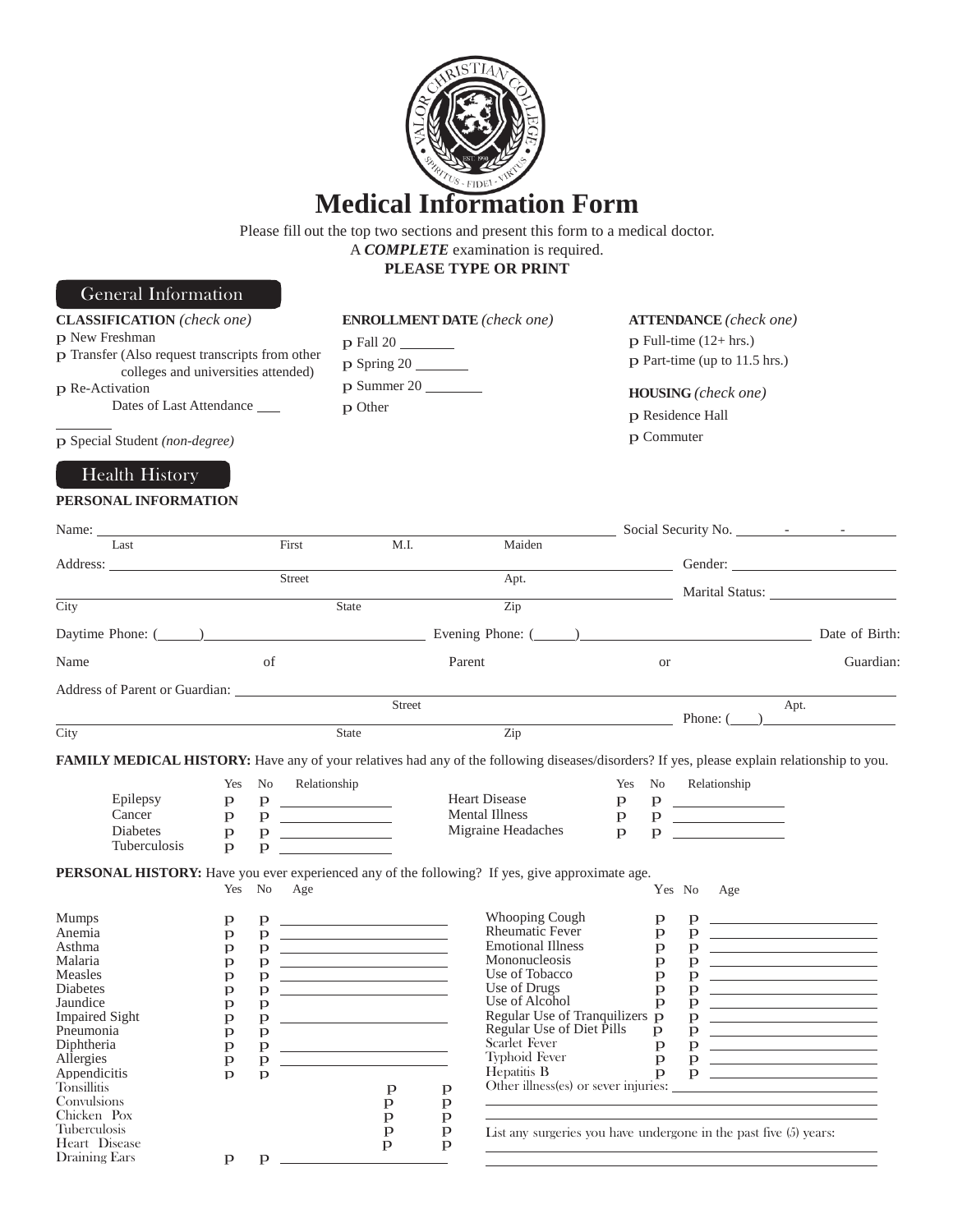#### **General Physical Information**

(*The following sections must be completed by your physician.)*

PHYSICIAN: Please provide the following information about the applicant.

| Measurements: Height |  | Weight                  |
|----------------------|--|-------------------------|
| Blood Pressure:      |  | Vital Signs: Pulse Rate |
| Temperature          |  |                         |

**CLINICAL EVALUATION:** (Describe every abnormality in the space provided below.)

| Head, Face, Neck                                                                                                                                                                                                               | p Normal p Abnormal | Abdomen                                                                                              |      | p Normal p Abnormal                                                                                                                                                                                                                  |     |
|--------------------------------------------------------------------------------------------------------------------------------------------------------------------------------------------------------------------------------|---------------------|------------------------------------------------------------------------------------------------------|------|--------------------------------------------------------------------------------------------------------------------------------------------------------------------------------------------------------------------------------------|-----|
| Thyroid                                                                                                                                                                                                                        | p Normal p Abnormal | Extremities                                                                                          |      | p Normal p Abnormal                                                                                                                                                                                                                  |     |
| Scalp                                                                                                                                                                                                                          | p Normal p Abnormal | Skin                                                                                                 |      | p Normal p Abnormal                                                                                                                                                                                                                  |     |
| Eyes                                                                                                                                                                                                                           | p Normal pAbnormal  | Neurological                                                                                         |      | p Normal p Abnormal                                                                                                                                                                                                                  |     |
| Ears                                                                                                                                                                                                                           | p Normal p Abnormal | Muscular System                                                                                      |      | p Normal p Abnormal                                                                                                                                                                                                                  |     |
| Nose and Sinuses                                                                                                                                                                                                               | p Normal p Abnormal | Endocrine                                                                                            |      | p Normal p Abnormal                                                                                                                                                                                                                  |     |
| Mouth, Teeth, Throat                                                                                                                                                                                                           | p Normal p Abnormal | Genitalia                                                                                            |      | p Normal p Abnormal                                                                                                                                                                                                                  |     |
| Chest and Lungs                                                                                                                                                                                                                | p Normal p Abnormal | <b>Breast Exam</b>                                                                                   |      | p Normal p Abnormal                                                                                                                                                                                                                  |     |
|                                                                                                                                                                                                                                |                     |                                                                                                      |      |                                                                                                                                                                                                                                      |     |
|                                                                                                                                                                                                                                |                     |                                                                                                      |      |                                                                                                                                                                                                                                      |     |
| TEST RESULTS: (Must be complete and up-to-date.)                                                                                                                                                                               |                     |                                                                                                      |      |                                                                                                                                                                                                                                      |     |
| Results of PPD Skin Test (Day & Year) _________________                                                                                                                                                                        |                     | Chest X-ray required for positive PPD.                                                               |      |                                                                                                                                                                                                                                      |     |
| Hct.                                                                                                                                                                                                                           |                     |                                                                                                      |      | Results: <u>New York: New York: New York: New York: New York: New York: New York: New York: New York: New York: New York: New York: New York: New York: New York: New York: New York: New York: New York: New York: New York: Ne</u> |     |
|                                                                                                                                                                                                                                |                     |                                                                                                      |      | the control of the control of the control of the control of the control of the control of                                                                                                                                            |     |
| <b>IMMUNIZATIONS:</b> (Each applicant must have the following immunizations up-to-date.)                                                                                                                                       |                     |                                                                                                      |      |                                                                                                                                                                                                                                      |     |
| Initial MMR Date (Month & Year)                                                                                                                                                                                                |                     |                                                                                                      |      | *A Measles Titre is required if you have had measles.                                                                                                                                                                                |     |
| MMR Booster Date (Month & Year)                                                                                                                                                                                                |                     |                                                                                                      |      | Results:                                                                                                                                                                                                                             |     |
|                                                                                                                                                                                                                                |                     |                                                                                                      |      |                                                                                                                                                                                                                                      |     |
| Tetanus et al. 2003 and 2003 and 2003 and 2003 and 2003 and 2003 and 2003 and 2003 and 2003 and 200                                                                                                                            | Sabin               |                                                                                                      |      |                                                                                                                                                                                                                                      |     |
| Poliomyelitis                                                                                                                                                                                                                  |                     |                                                                                                      |      |                                                                                                                                                                                                                                      |     |
|                                                                                                                                                                                                                                |                     |                                                                                                      |      |                                                                                                                                                                                                                                      |     |
| MISCELLANEOUS MEDICAL INFORMATION                                                                                                                                                                                              |                     |                                                                                                      |      |                                                                                                                                                                                                                                      |     |
| 1. Are you personally acquainted with the applicant's medical history? p Yes                                                                                                                                                   |                     | p No                                                                                                 |      |                                                                                                                                                                                                                                      |     |
|                                                                                                                                                                                                                                |                     |                                                                                                      |      |                                                                                                                                                                                                                                      |     |
| 3. Is the applicant now receiving medication that you advise continuing? $\mathbf{p}$ Yes                                                                                                                                      |                     |                                                                                                      | p No |                                                                                                                                                                                                                                      |     |
|                                                                                                                                                                                                                                |                     |                                                                                                      |      |                                                                                                                                                                                                                                      |     |
| 4. Is there any reason that the applicant should be limited in a regular education program?                                                                                                                                    |                     |                                                                                                      |      |                                                                                                                                                                                                                                      |     |
|                                                                                                                                                                                                                                |                     | Has the applicant ever been restricted in a physical program before? The set of yes, please explain. |      |                                                                                                                                                                                                                                      |     |
|                                                                                                                                                                                                                                |                     |                                                                                                      |      |                                                                                                                                                                                                                                      |     |
| 5. Are there any additional problems that should be called to our attention?                                                                                                                                                   |                     |                                                                                                      |      |                                                                                                                                                                                                                                      |     |
|                                                                                                                                                                                                                                |                     |                                                                                                      |      |                                                                                                                                                                                                                                      |     |
| 6. Do you consider the applicant physically and emotionally capable of participating in intensive academic work plus part-time<br>employment, should that be necessary?                                                        | p Yes               | p No                                                                                                 |      |                                                                                                                                                                                                                                      |     |
|                                                                                                                                                                                                                                |                     |                                                                                                      |      |                                                                                                                                                                                                                                      |     |
| Name of Physician: Signature: Signature: Signature: Signature: Signature: Signature: Signature: Signature: Signature: Signature: Signature: Signature: Signature: Signature: Signature: Signature: Signature: Signature: Signa |                     |                                                                                                      |      |                                                                                                                                                                                                                                      |     |
| Address:                                                                                                                                                                                                                       |                     |                                                                                                      |      |                                                                                                                                                                                                                                      |     |
| Street                                                                                                                                                                                                                         |                     | City                                                                                                 |      | State                                                                                                                                                                                                                                | Zip |
|                                                                                                                                                                                                                                |                     |                                                                                                      |      |                                                                                                                                                                                                                                      |     |

Please send this form directly to:

**Valor Christian College Office of Admissions P.O. Box 800 Columbus, OH 43216-0800 (614) 837-4088** l **(888) 78Valor** l **Fax (614) 837-6904**